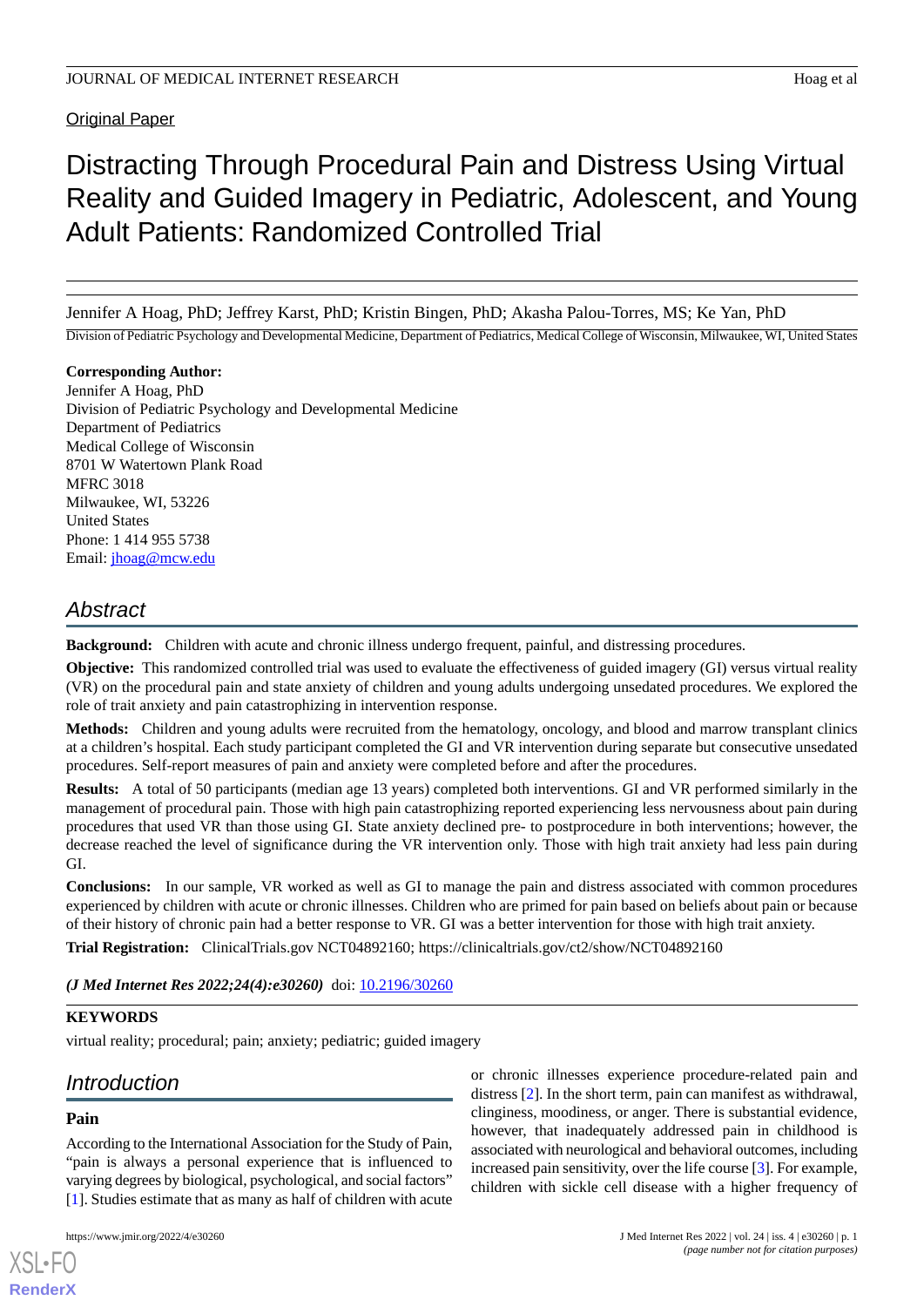#### JOURNAL OF MEDICAL INTERNET RESEARCH FOR THE SERIES OF A HOAG ET al.

painful vaso-occlusive episodes are more likely to report heightened pain responses during venipuncture [\[4\]](#page-9-3).

Children with cancer, sickle cell disease, and other blood disorders undergo routine procedures over many months or years. Unsurprisingly, pain from diagnostic procedures and treatment is one of the most frequently cited physical problems in children undergoing cancer treatment [[5\]](#page-9-4). Over the past 40 years, there has been a trend toward increased pain control through the use of sedation and analgesia; however, there are risks to sedation, including hypoxia, that outweigh the benefits in recurrent and routine procedures. The identification and use of nonpharmacological interventions to manage pain could mitigate the risk of neurological and behavioral changes that result from poorly managed pain without the risks of sedation.

#### **Guided Imagery**

Distraction is an effective and readily available nonpharmacologic tool for pain management [\[6](#page-9-5)[,7](#page-9-6)]. It suppresses the highly salient sensations of pain and anxiety by consciously shifting attention to a more pleasant activity or thought. Guided imagery (GI) is a powerful nonimmersive distraction that involves describing in detail a situation incompatible with the experience of pain and is meant to evoke feelings of calm. GI scripts often begin with brief relaxation exercises, such as diaphragmatic breathing, followed by a vivid description of a relaxing activity, such as walking along a beach, flying among the clouds, or participating in a campfire. It is widely regarded as useful in decreasing pain and anxiety during procedures that do not warrant pharmacologic intervention [\[8](#page-9-7)-[11\]](#page-9-8).

#### **Virtual Reality**

Virtual reality (VR) is an immersive, 3D, interactive technology that engages multiple senses and creates an artificial environment that the user can inhabit. VR has been used to assist with pediatric procedural distress in several contexts over the past 20 years such as burn care  $[12,13]$  $[12,13]$  $[12,13]$ , dental procedures [[14](#page-9-11)[-16](#page-9-12)], intravenous needle sticks [\[17](#page-9-13)-[25\]](#page-10-0), and port access [[26](#page-10-1)[-28](#page-10-2)]. Reviews of VR use have been positive, with most suggesting that VR is a feasible and efficacious method of distraction that can reduce patient-reported pain and distress [[29\]](#page-10-3).

While there have been numerous studies comparing VR to no intervention [\[20](#page-10-4),[28](#page-10-2)] and VR to standard of care (primarily access to television or tablets [\[17](#page-9-13),[21,](#page-10-5)[22](#page-10-6)]), there have been no studies directly comparing the widely accepted nonimmersive distraction of GI to the promising immersive distraction of VR. Since procedure-related pain cannot be avoided, it is important to investigate which intervention provides the most relief and whether there are subcategories of children who respond better to one intervention over another. For example, research has demonstrated that individuals who are primed for pain and hold catastrophic beliefs about pain have more difficulty being distracted during painful experiences [[30-](#page-10-7)[32](#page-10-8)]. Similarly, state anxiety, a fluid variable that describes one's current level of anxiety, is predictive of pain tolerance and pain-related anxiety [[33\]](#page-10-9). In their experiment using noxious electrical stimuli, Tang and Gibson [[34\]](#page-10-10) found that even when state anxiety was lower,

individuals with high trait anxiety (ie, a stable variable that indicates greater disposition to experience anxiety) still reported higher subjective pain intensity ratings than those with low trait anxiety. Johnson [\[35](#page-10-11)] posited that the more distracting the stimuli, the greater the reduction in an individual's capacity to process pain and feel distressed. There is also evidence that active distraction techniques are more beneficial for pain management than passive approaches [\[36](#page-10-12)].

In this study, we directly compare the effects of VR and GI during an unsedated procedure on subjective and objective measures of pain and anxiety. We hypothesize that the VR intervention will be associated with decreased experiences of procedural pain and distress as compared to the nonimmersive GI intervention. We further hypothesize that the impact of VR on reducing procedural pain and anxiety will be greater in pediatric patients who have higher levels of pain catastrophizing and greater state and trait anxiety.

# *Methods*

#### **Study Design**

This was a single-site, crossover, randomized controlled trial (RCT) used to evaluate the effectiveness of GI versus VR on the procedural pain and distress of children and young adults undergoing unsedated procedures. A convenience sample of participants was recruited from the hematology, oncology, and blood and marrow transplant services at a large tertiary children's hospital in Wisconsin. Data were collected between February 2018 and April 2019, at which point the threshold of enrolled patients had been reached. The interventions included (1) nonimmersive distraction via a 15-minute audio recording of a guided imagery script and (2) immersive distraction using KindVR Aqua (KindVR LLC), a virtual reality game that runs over 15 minutes. Conditions were counterbalanced so that there were 2 possible condition orders (VR/GI and GI/VR).

#### **Participants**

Children and young adults aged 8 to 25 years seen by the hematology, oncology, or blood and marrow transplant services were eligible if they were at least 1-month postdiagnosis and undergoing one of the following unsedated procedures: venipuncture, port access, or peripherally inserted central-line catheter or central venous line dressing change. Patients were excluded if they were not able to read or speak English proficiently, had identified physical impairments (eg, blindness, active infection of the skin, history of seizure disorder) that would have prevented them from using VR equipment, or had significant developmental delays that would have prevented them from completing required study questionnaires. There were 102 children and young adults screened for eligibility. Of these, 34.3% (35/102) were excluded for the reasons indicated in the CONSORT (Consolidated Standards on Reporting Trials) flow diagram ([Figure 1](#page-2-0)). Of the remaining 67 participants, 37 were randomized into the VR/GI arm and 30 were randomized into the GI/VR arm. A total of 52 participants completed both interventions, and 2 were excluded from the final analysis due to missing data, resulting in a final sample of 50 participants.

**[RenderX](http://www.renderx.com/)**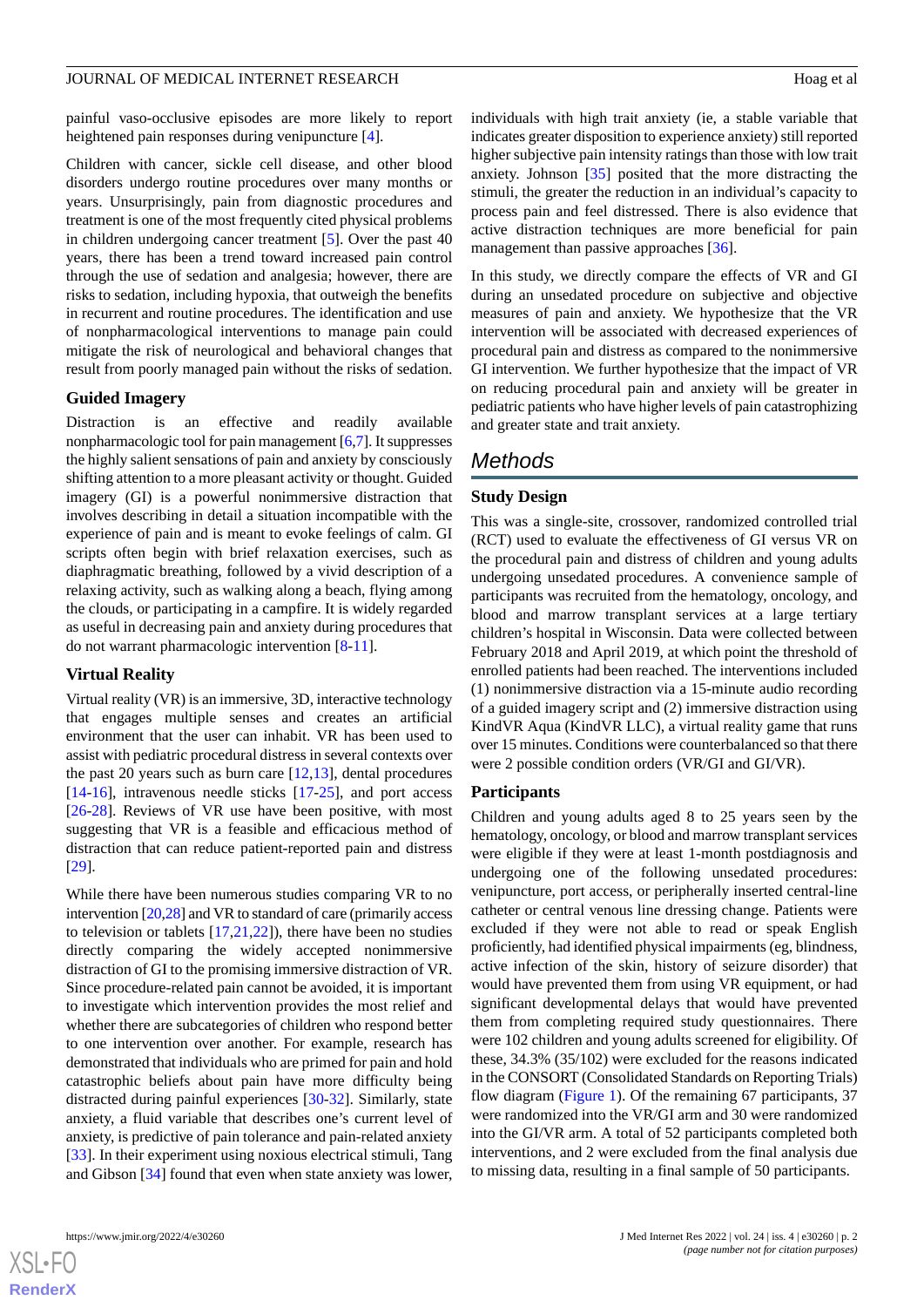#### JOURNAL OF MEDICAL INTERNET RESEARCH **Hoag et al.** Hoag et al.

<span id="page-2-0"></span>**Figure 1.** Consolidated Standards on Reporting Trials flow diagram. GI: guided imagery; VR: virtual reality.



Study personnel identified eligible patients via the clinic schedule and inpatient census. After enrollment, study participants were randomly assigned to one of 2 possible condition orders using an online random number generator [\[37\]](#page-10-13). All attempts were made to ensure the study conditions (VR, GI) took place over the course of 2 consecutive procedures, excluding unplanned or emergent procedures. Conditions were separated by a minimum of 5 days and a maximum of 40 days to minimize the threat of treatment artifacts and extraneous events. The minimum time limit ensured that patients would not participate in 2 conditions within the same calendar week, while the maximum time limit allowed participation of patients who receive treatment on approximately a monthly basis. Both time points for an individual participant involved the same procedure type (ie, venipuncture, port access, or dressing change). Participants completed preprocedure questionnaires and, 3 to 5 minutes before the nurse entered the room for the procedure, the intervention was started. Each intervention lasted approximately 15 minutes. At the end of the procedure, participants completed their postprocedure questionnaires. Study personnel remained in the room to provide technical assistance and complete an observational measure of distress (ie, Children's Emotional Manifestation Scale [CEMS]).

[XSL](http://www.w3.org/Style/XSL)•FO **[RenderX](http://www.renderx.com/)**

#### **Interventions**

### *VR Condition*

The VR intervention consisted of an interactive audio and visual underwater experience. The VR software used was KindVR Aqua, a research-based game focused on reducing pain and distress during medical procedures. Aqua offered both passive and active gameplay. In the passive experience, the software moved participants through an ocean filled with sea creatures and allowed them to observe the underwater scene. In the active experience, participants launched balls at the sea creatures. When hit, the creatures turned a variety of bright colors and points were earned. Participants were encouraged but not required to actively participate to increase the level of distraction. Study personnel recorded whether the participant participated in the active portion of the VR program. We used an off-the-shelf consumer headset (Gear VR, Samsung) powered by a Samsung smartphone with over-ear, noise-cancelling headphones. A wireless controller was used to interact with the underwater environment; the controller could be used with one hand if the procedure necessitated. The equipment did not require internet capability.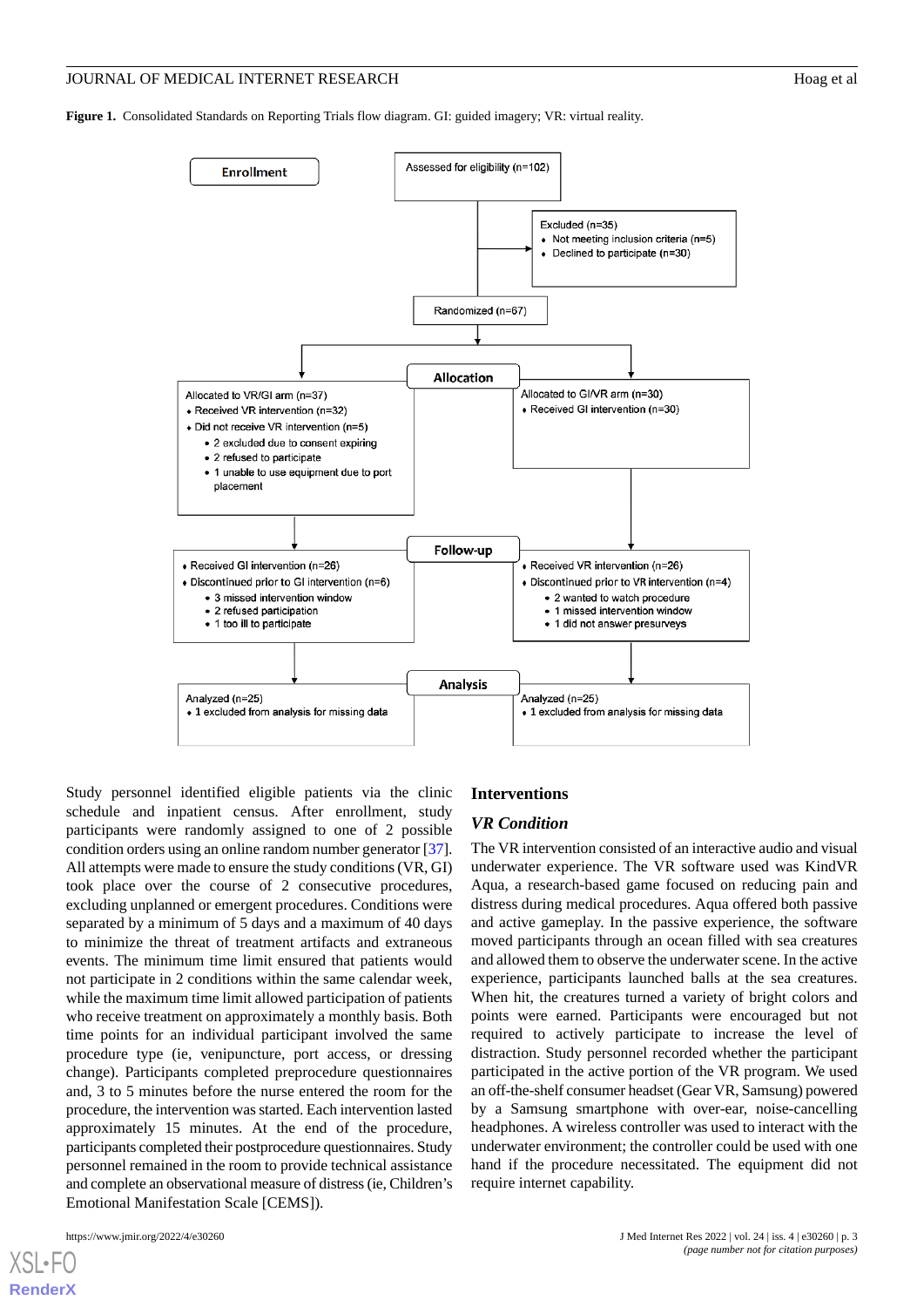#### JOURNAL OF MEDICAL INTERNET RESEARCH FOR THE SERIES OF A HOAG ET al.

### *GI Condition*

The GI script used in this study described an underwater scene that closely mimicked the VR condition. Similar to other GI scripts, ours began with instructions to take a few deep breaths to aid in relaxation. We then offered vivid descriptions of swimming underwater, which were similar to those seen in the VR intervention (eg, "You hear off in the distance the faint, yet beautiful songs of friendly whales talking to one another while making their way through the clear blue water. A sea turtle then glides past you. His face and flippers are patterned with spots of deep tan and brown, reflecting the rays of sunlight streaming through the water"). The script was audiorecorded on a tablet. Participants listened to the recording using over-ear, noise-cancelling headphones to approximate the headphones used during the VR condition.

#### **Measures**

Patient perceptions of pain were assessed prior to the first procedure using either the child (for participants aged 8-16 years) or adult (for participants aged 17 years and older) version of the Pain Catastrophizing Scale (PCS) [\[38](#page-10-14)]. The PCS is a 13-question survey that assesses thoughts and feelings related to pain, specifically catastrophic thinking about pain, on a 5-point scale ranging from 1 (not at all) to 5 (extremely). The measure includes a total score and rumination, magnification, and helplessness subscales. Scores range from 0 to 52 with scores >30 considered to indicate an elevated level of catastrophic thinking.

A visual analog scale (VAS) was used to assess pain and distress after each procedure. This measure asked about 4 domains of pain, including worst pain, average amount of pain, nervousness about pain, and time spent thinking about pain [\[39](#page-10-15)]. Scores range from 0 to 100 with higher scores indicating worsening symptoms.

The CEMS [\[40](#page-10-16)] was completed by study personnel during each of the study visits. This observational measure offers an objective way to measure distress during difficult medical experiences. It includes the following domains: anxiety score, facial expression, vocalization, activity, interaction, and level of cooperation. Each domain is scored using a 5-point scale. Total scores range from 1 to 25 with higher scores indicating more distress.

Trait (underlying or baseline) anxiety was assessed prior to the first procedure using the trait portion of either the child (for participants aged 8-16 years) or adult (for participants aged 17 years and older) version of the State-Trait Anxiety Inventory (STAI), while state (in the moment) anxiety was assessed prior to and following each procedure using the state portion of the STAI [[41\]](#page-10-17). The STAI includes 40 items in 2 subscales (state and trait anxiety). Subscale scores for children range from 20 to 60, and scores for adults range from 20 to 80. Higher scores indicate greater anxiety. Scores were transformed to z-scores for the purposes of comparison.

A demographic survey was completed by the patient or patient's caregiver prior to study completion. Relevant treatment history was collected from the patient's medical record. This

information included date of birth, diagnosis date, dates of procedures, treatment type, and relapse status. All dates were removed once calculations were made (eg, time between visits, age at diagnosis).

#### **Ethical Approval**

The institutional review board at Children's Wisconsin reviewed and approved all study documents and protocols (1110230-13), and the study was registered at ClinicalTrials.gov [NCT04892160]. All study participants and their caregivers were informed about the study in person by a clinical research coordinator prior to completing any study measures. Caregivers signed consent forms for their child's participation, while all patients aged 7 years and older signed assent forms. Study recruitment was conducted by clinical research coordinators and principal investigator (JAH). Randomization and assessment were conducted and intervention fidelity was assessed by the clinical research coordinators.

#### **Statistical Methods**

We performed a power analysis when designing the study. For simplicity, we used a 2-sided paired *t* test at a Bonferroni corrected  $= .025$ . With 50 participants, we have at least 80% power to detect a difference of .45 standard deviations. Categorical data are summarized as frequency and percentage and continuous data as median and IQR. Study groups (young adults vs children, groups with different orders of interventions, and diagnosis groups) were compared using chi-square or Fisher exact tests for categorical variables and Mann-Whitney or Kruskal-Wallis tests for continuous variables. Paired data preversus postintervention and GI versus VR were analyzed using a Wilcoxon signed-rank test. Pearson correlations assessed relationships between continuous variables such as pain and anxiety. Statistical software used included SAS (version 9.4, SAS Institute Inc), SPSS (version 26, IBM Corp), and R (version 3.6.0, R Foundation for Statistical Computing). Unadjusted *P*<.05 was considered statistically significant.

#### *Results*

#### **Demographics**

Participant demographics are presented in [Table 1](#page-4-0). A total of 50 participants completed both interventions and were included in the analyses. The median time from diagnosis to study participation was 2.1 (IQR 0.2-8.1) years. There were no differences in randomization groups by participant age, gender, race, type of procedure, or household income. Participant age and gender did not differ across the 3 diagnostic groups (ie, cancer, sickle cell disease, other). Race (*P*<.001) and type of procedure (*P*<.001) were significantly different with a larger percentage of White individuals and port access procedures in participants with cancer and a larger percentage of African Americans and venipuncture procedures in participants with sickle cell disease. These results were expected and reflect racial differences in risk of disease and differences in standard treatment. Nearly all participants (47/50, 94%) engaged in active play during the VR intervention.

[XSL](http://www.w3.org/Style/XSL)•FO **[RenderX](http://www.renderx.com/)**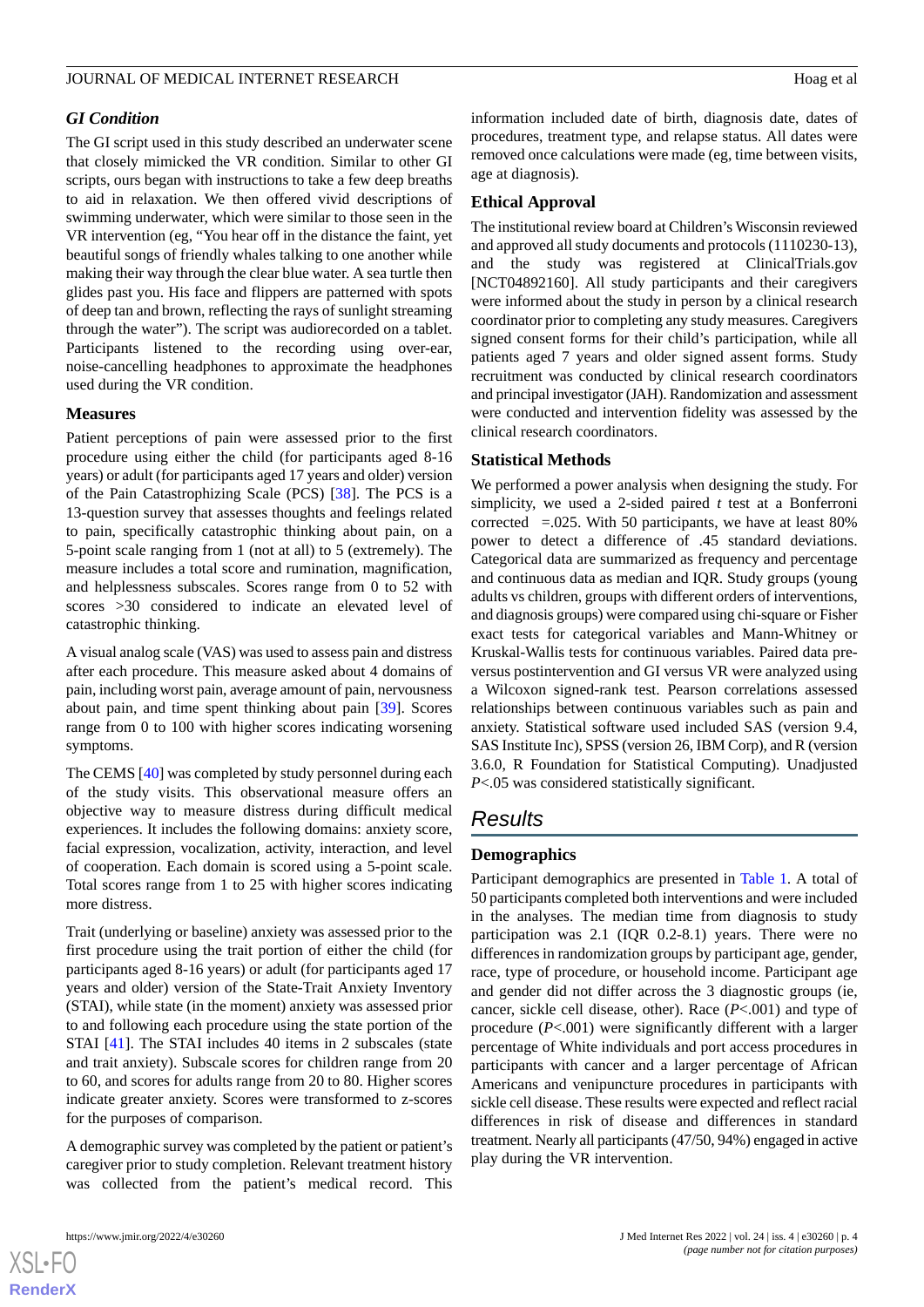#### JOURNAL OF MEDICAL INTERNET RESEARCH Hoag et al. All and the state of the Hoag et al.

<span id="page-4-0"></span>Table 1. Participant demographics (n=50).

|                                 | Value       |  |
|---------------------------------|-------------|--|
| Male, $n$ $%$ )                 | 26(52)      |  |
| Age (years), median (IQR)       | $13(11-16)$ |  |
| Race, n (%)                     |             |  |
| White                           | 26(52)      |  |
| <b>Black</b>                    | 18(36)      |  |
| Other                           | 6(12)       |  |
| Procedure, n (%)                |             |  |
| Venipuncture                    | 13(26)      |  |
| Port access                     | 26(52)      |  |
| Dressing change                 | 11(22)      |  |
| Diagnosis, n (%)                |             |  |
| Cancer                          | 31(62)      |  |
| Sickle cell disease             | 12(24)      |  |
| Other                           | 7(14)       |  |
| Parent education, n (%)         |             |  |
| High school                     | 13(26)      |  |
| Some college                    | 16(32)      |  |
| Bachelor degree                 | 7(14)       |  |
| Graduate degree                 | 5(10)       |  |
| Unknown                         | 9(18)       |  |
| Household income (US \$), n (%) |             |  |
| $<$ 25,000                      | 8(16)       |  |
| 25,000-49,999                   | 9(18)       |  |
| 50,000-74,999                   | 6(12)       |  |
| 75,000-99,999                   | 3(6)        |  |
| >100,000                        | 9(18)       |  |
| Unknown                         | 15(30)      |  |

#### **Procedural Pain Outcomes**

Self-reported pain scores on the VAS ranged from 0 to 100 across interventions. Scores for worst pain, average pain, nervousness about pain, and time spent thinking about pain did not differ between GI and VR. Similarly, there were no significant differences between interventions in CEMS score. There were no differences between the pain ratings of children and young adults in either intervention.

#### **State Anxiety Outcomes**

The preprocedure state anxiety scores did not differ between GI and VR (median z-scores  $-0.38$  vs  $-0.34$ , respectively, *P*=.24), nor did postprocedure state anxiety scores (median z-scores –0.53 vs –0.69, respectively, *P*=.44). When comparing the change from pre- to postprocedure, there was a significant decline in state anxiety reported for the VR intervention (median z-scores  $-0.34$  vs  $-0.69$ ,  $P < 0.01$ ) and no significant change in the GI intervention  $(P=07)$ . There were no differences between

[XSL](http://www.w3.org/Style/XSL)•FO **[RenderX](http://www.renderx.com/)**

children and young adults in state anxiety scores in either the GI or VR intervention.

#### **Relationship Between Procedural Pain and State Anxiety**

In the GI intervention, there was a significant relationship between preprocedure state anxiety and nervousness about pain and time spent thinking about pain but not worst pain or average pain ([Table 2](#page-5-0)). Postprocedure state anxiety following the GI intervention was significantly related to all areas of self-reported pain, including worst pain, average pain, nervousness about pain, and time spent thinking about pain. In the VR intervention, ratings of preprocedure state anxiety were significantly related to worst pain, average pain, nervousness about pain, and time spent thinking about pain [\(Table 2\)](#page-5-0). Similarly, in the VR intervention, ratings of postprocedure state anxiety were significantly related to worst pain, nervousness about pain, and time spent thinking about pain. Following the VR intervention, state anxiety was no longer related to ratings of average pain.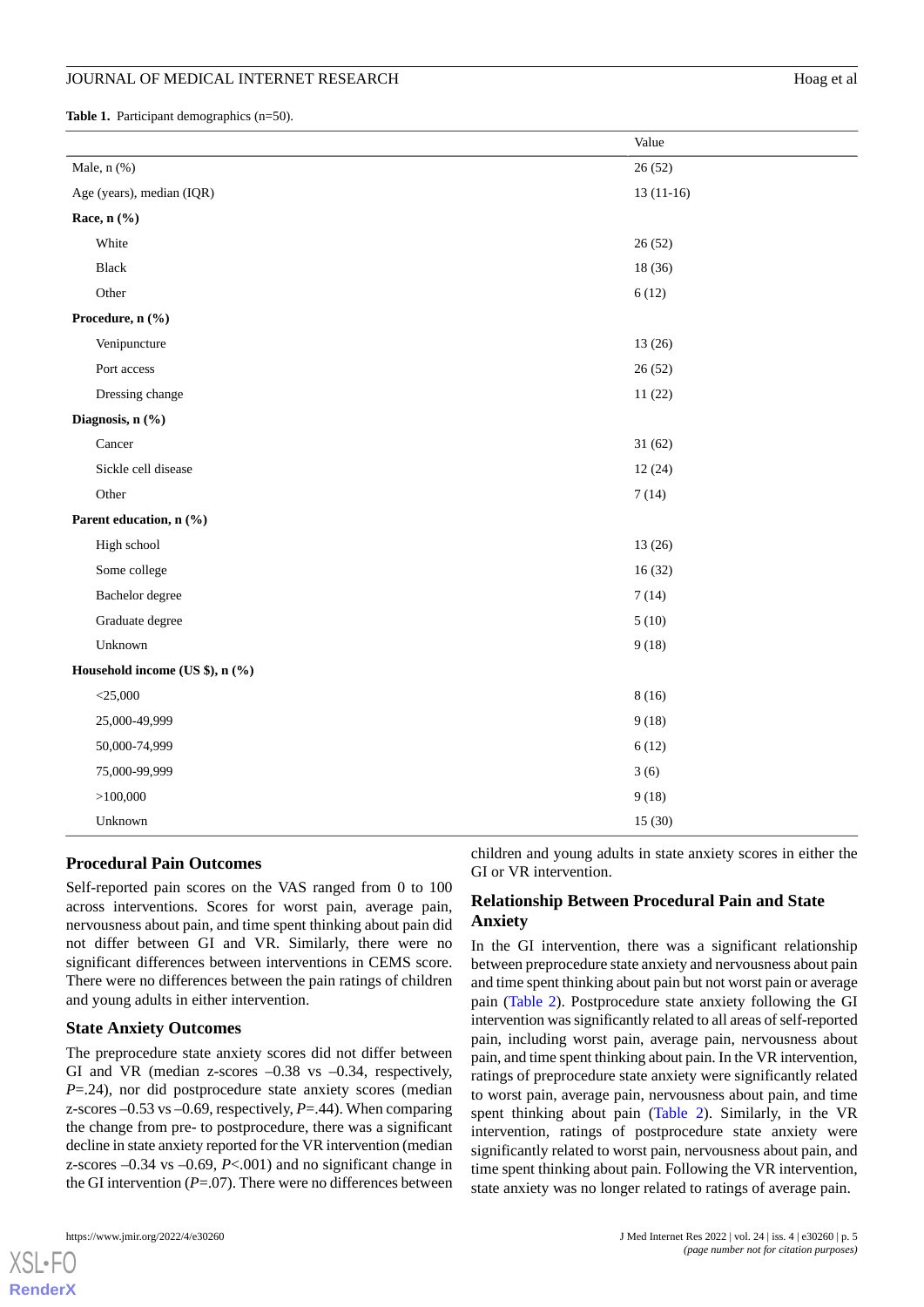# JOURNAL OF MEDICAL INTERNET RESEARCH Hoag et al

<span id="page-5-0"></span>**Table 2.** Relationship between pre- and postprocedural pain and state anxiety.

|                                | State anxiety              |         |         |        |  |
|--------------------------------|----------------------------|---------|---------|--------|--|
|                                | $\mathrm{GI}^{\mathrm{a}}$ |         | $VR^b$  |        |  |
|                                | Pre                        | Post    | Pre     | Post   |  |
| Worst pain                     |                            |         |         |        |  |
| $r^c$                          | 0.28                       | 0.46    | 0.47    | 0.33   |  |
| $P$ value                      | .05                        | < 0.01  | < 0.001 | .02    |  |
| Average pain                   |                            |         |         |        |  |
| $\boldsymbol{r}$               | 0.18                       | 0.31    | 0.49    | 0.26   |  |
| $P$ value                      | .20                        | .03     | < 0.001 | .07    |  |
| Nervousness about pain         |                            |         |         |        |  |
| $\boldsymbol{r}$               | 0.45                       | 0.38    | 0.48    | 0.40   |  |
| $P$ value                      | .001                       | $.01\,$ | < 0.001 | .004   |  |
| Time spent thinking about pain |                            |         |         |        |  |
| $\boldsymbol{r}$               | 0.45                       | 0.38    | 0.56    | 0.51   |  |
| $P$ value                      | .001                       | .01     | $< 001$ | < .001 |  |

<sup>a</sup>GI: guided imagery.

<sup>b</sup>VR: virtual reality.

<sup>c</sup>r: estimate of Pearson product-moment correlation coefficient.

# **Impact of Pain Catastrophizing on Procedural Pain and Anxiety**

Of the participants, 14% (7/50) had an elevated total pain catastrophizing score (>30). Greater levels of pain catastrophizing were associated with worst pain experienced during the procedure for both interventions ([Table 3\)](#page-6-0). Increased helplessness was associated with worst pain for participants in the GI intervention but not the VR intervention. Rumination and magnification were not related to worst pain.

Greater levels of pain catastrophizing were associated with higher average pain experienced during the procedure for both

interventions ([Table 3](#page-6-0)). Increased magnification and helplessness were associated with higher average pain for participants in both interventions, whereas rumination was not related to average pain in either intervention.

Greater levels of pain catastrophizing were associated with more nervousness about experiencing pain in the GI but not the VR intervention [\(Table 3](#page-6-0)). Increased rumination and helplessness were associated with more nervousness for participants in the GI but not the VR intervention. Magnification was not related to nervousness about pain in either intervention.

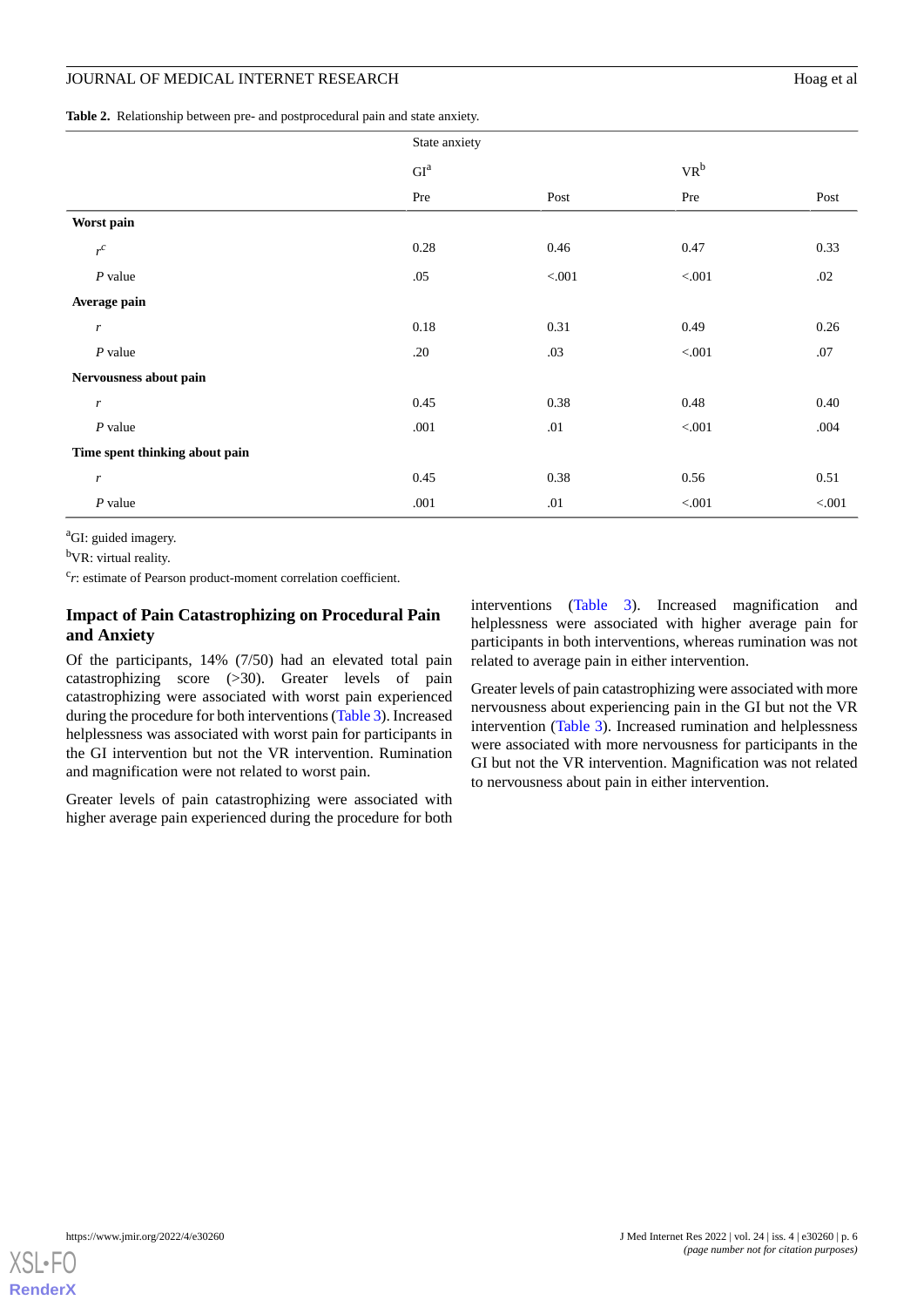# JOURNAL OF MEDICAL INTERNET RESEARCH Hoag et al.

<span id="page-6-0"></span>**Table 3.** Relationship between procedural pain and pain catastrophizing.

|                                | Rumination      |                          | Magnification |      | Helplessness |      | PCS <sup>a</sup> total |      |
|--------------------------------|-----------------|--------------------------|---------------|------|--------------|------|------------------------|------|
|                                | GI <sup>b</sup> | $\mathbf{VR}^\mathrm{c}$ | GI            | VR   | GI           | VR   | GI                     | VR   |
| Worst pain                     |                 |                          |               |      |              |      |                        |      |
| $r^d$                          | 0.22            | 0.26                     | 0.22          | 0.28 | 0.33         | 0.25 | 0.3                    | 0.29 |
| $P$ value                      | .13             | .07                      | .13           | .06  | .02          | .09  | .04                    | .04  |
| Average pain                   |                 |                          |               |      |              |      |                        |      |
| r                              | 0.28            | 0.25                     | 0.32          | 0.4  | 0.4          | 0.37 | 0.39                   | 0.38 |
| $P$ value                      | .06             | .09                      | .03           | .005 | .005         | .01  | .007                   | .009 |
| Nervousness about pain         |                 |                          |               |      |              |      |                        |      |
| r                              | 0.29            | 0.05                     | 0.21          | 0.11 | 0.35         | 0.08 | 0.34                   | 0.09 |
| $P$ value                      | .05             | .72                      | .16           | .46  | .02          | .60  | .02                    | .56  |
| Time spent thinking about pain |                 |                          |               |      |              |      |                        |      |
| $\boldsymbol{r}$               | 0.17            | $0.08\,$                 | 0.07          | 0.16 | 0.16         | 0.21 | 0.16                   | 0.17 |
| $P$ value                      | .26             | .60                      | .63           | .29  | .27          | .15  | .27                    | .24  |
| CEMS <sup>e</sup>              |                 |                          |               |      |              |      |                        |      |
| $\boldsymbol{r}$               | 0.16            | 0.25                     | 0.18          | 0.21 | 0.22         | 0.17 | 0.22                   | 0.23 |
| $P$ value                      | .28             | $.08\,$                  | .21           | .15  | .14          | .26  | .14                    | .11  |

<sup>a</sup>PCS: Pain Catastrophizing Scale.

<sup>b</sup>GI: guided imagery.

<sup>c</sup>VR: virtual reality.

<sup>d</sup>r: estimate of Pearson product-moment correlation coefficient.

<sup>e</sup>CEMS: Children's Emotional Manifestation Scale.

<span id="page-6-1"></span>There was no relationship between pain catastrophizing and time spent thinking about pain in either intervention [\(Table 3\)](#page-6-0). There was no relationship between pain catastrophizing and CEMS ratings of pain in either intervention ([Table 3](#page-6-0)). There

was no relationship between pain catastrophizing and pre- or postprocedure state anxiety [\(Table 4](#page-6-1)). There was a significant relationship between pain catastrophizing and trait anxiety (*r*=0.44, *P*=.002).

**Table 4.** Relationship between anxiety and pain catastrophizing.

|                                   |                             | Rumination      |                 | Magnification |      | Helplessness |      | PCS <sup>a</sup> total |      |
|-----------------------------------|-----------------------------|-----------------|-----------------|---------------|------|--------------|------|------------------------|------|
|                                   |                             | GI <sup>b</sup> | VR <sup>c</sup> | GI            | VR   | GI           | VR   | GI                     | VR   |
| <b>Preprocedure state anxiety</b> |                             |                 |                 |               |      |              |      |                        |      |
|                                   | $\mathcal{A}$               | 0.16            | 0.18            | 0.20          | 0.10 | 0.21         | 0.14 | 0.22                   | 0.16 |
|                                   | $P$ value                   | .27             | .24             | .18           | .51  | .15          | .36  | .14                    | .28  |
|                                   | Postprocedure state anxiety |                 |                 |               |      |              |      |                        |      |
| r                                 |                             | 0.11            | 0.09            | 0.14          | 0.05 | 0.27         | 0.23 | 0.21                   | 0.16 |
|                                   | $P$ value                   | .47             | .56             | .33           | .73  | .07          | .12  | .15                    | .28  |

<sup>a</sup>PCS: Pain Catastrophizing Scale.

<sup>b</sup>GI: guided imagery.

<sup>c</sup>VR: virtual reality.

<sup>d</sup>r: estimate of Pearson product-moment correlation coefficient.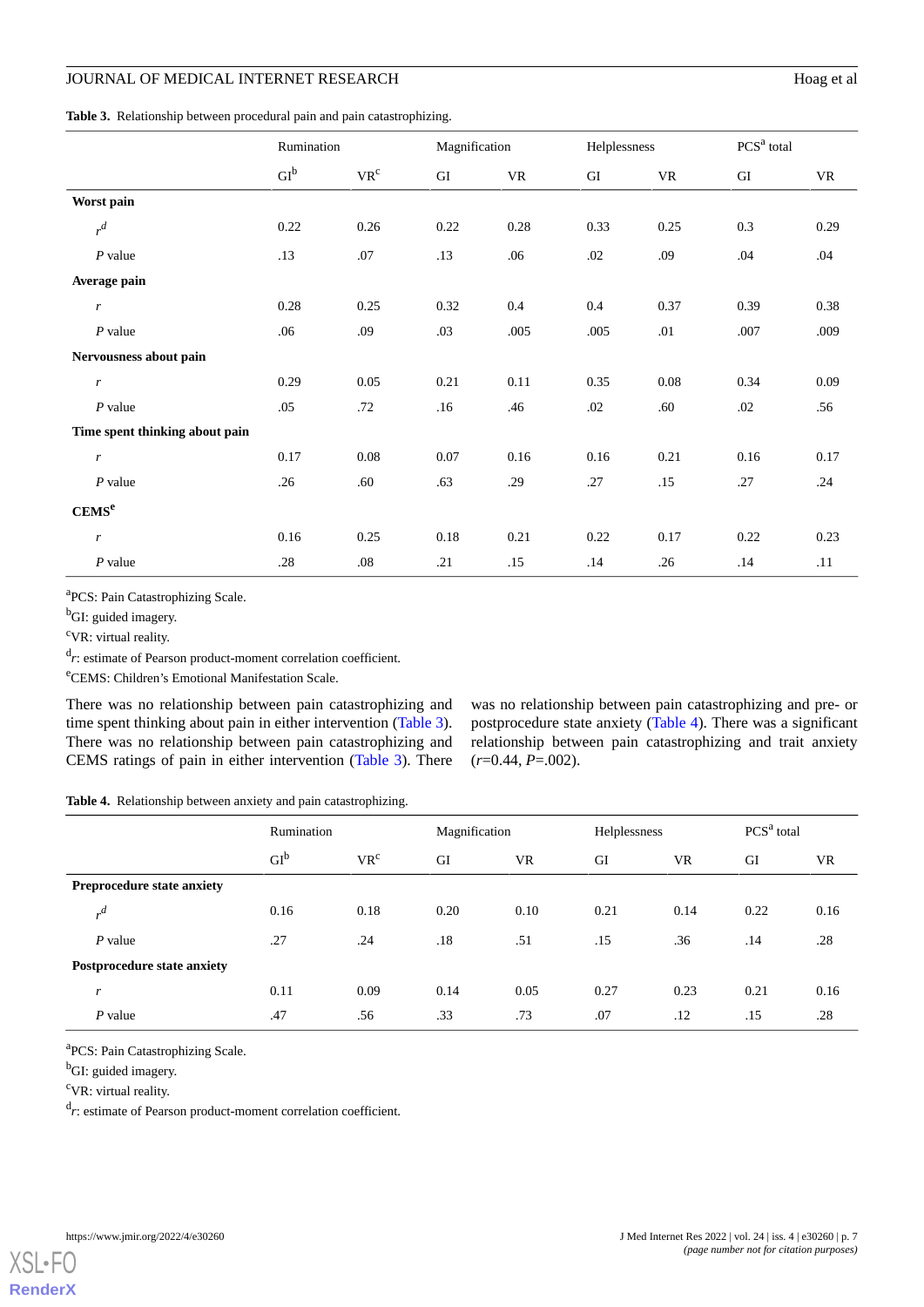### **Impact of Trait Anxiety on Procedural Pain and Anxiety**

There was a significant relationship between trait anxiety and all areas of self-reported procedural pain in the VR intervention ([Table 5](#page-7-0)). In the GI intervention, trait anxiety was significantly related to worst pain and nervousness about pain but not average pain or time spent thinking about pain ([Table 5\)](#page-7-0). There was a significant relationship between trait anxiety and CEMS score during the GI but not the VR intervention ([Table 5\)](#page-7-0).

During both interventions, higher levels of trait anxiety were significantly correlated with higher pre- and postprocedure measures of state anxiety (GI preprocedure: *r*=0.58, *P*<.001; GI postprocedure: *r*=0.43, *P*=.002; VR preprocedure: *r*=0.42, *P*=.003; VR postprocedure: *r*=0.37, *P*=.01).

<span id="page-7-0"></span>

|                                | Trait anxiety              |                            |
|--------------------------------|----------------------------|----------------------------|
|                                | $\mathrm{GI}^{\mathrm{a}}$ | $\mathbf{VR}^{\mathsf{b}}$ |
| Worst pain                     |                            |                            |
| $r^c$                          | $0.30\,$                   | 0.43                       |
| $P$ value                      | .03                        | .002                       |
| Average pain                   |                            |                            |
| $\boldsymbol{r}$               | 0.24                       | $0.48\,$                   |
| $P$ value                      | .09                        | $< 001$                    |
| Nervousness about pain         |                            |                            |
| $\boldsymbol{r}$               | $0.30\,$                   | 0.51                       |
| $P$ value                      | .04                        | $< 001$                    |
| Time spent thinking about pain |                            |                            |
| $\boldsymbol{r}$               | $0.10\,$                   | $0.51\,$                   |
| $\boldsymbol{P}$ value         | .48                        | $< 001$                    |
| CEMS <sup>d</sup>              |                            |                            |
| $\boldsymbol{r}$               | 0.41                       | 0.21                       |
| $P$ value                      | .003                       | .14                        |

<sup>a</sup>GI: guided imagery.

<sup>b</sup>VR: virtual reality.

<sup>c</sup>r: estimate of Pearson product-moment correlation coefficient.

<sup>d</sup>CEMS: Children's Emotional Manifestation Scale.

#### **Disease Group Differences**

When participating in GI, there were no differences between diagnostic groups in procedure pain scores on the VAS. When participating in VR, there were no differences between diagnostic groups in worst pain (*P*=.61), average pain (*P*=.57), time spent thinking about pain (*P*=.27), or CEMS score (*P*=.70). There were, however, significant differences between diagnostic groups in the level of nervousness reported during the VR intervention (*P*=.04). Pairwise comparisons revealed that the significant differences were between cancer and other diagnoses (median scores 12 vs 0, *P*=.01), with more nervousness reported by those with cancer. There were no differences between cancer and sickle cell (*P*=.43) or sickle cell and other (*P*=.13). There were no significant differences between the diagnostic groups on the PCS total score or the PCS subscales.

Across interventions, there were no pre- or postprocedure anxiety score differences for patients in any disease group. The change of pre- to postanxiety scores differed significantly in the sickle cell disease group with greater declines in anxiety

 $XSI - F($ **[RenderX](http://www.renderx.com/)** during VR compared to GI (median change in z-scores –0.14 vs 0.07, *P*=.03). Trait anxiety was comparable across diagnoses (*P*=.53).

# *Discussion*

# **Principal Findings**

Poorly managed procedure-related pain is acutely distressing and can lead to increased pain sensitivity throughout the lifespan, lowering the likelihood of seeking medical care as an adult [[3](#page-9-2)]. This RCT was designed to identify low-risk, nonpharmacological options to manage pain and distress experienced during recurrent procedures where sedation is unwarranted. Specifically, we compared a highly effective distraction strategy, GI, with a less well known but more immersive strategy, VR. In general, we found the interventions performed similarly in their management of procedural pain. Across interventions, the majority of participants rated the procedures as causing a low level of pain; however, there was a subset of participants who self-reported high levels of pain,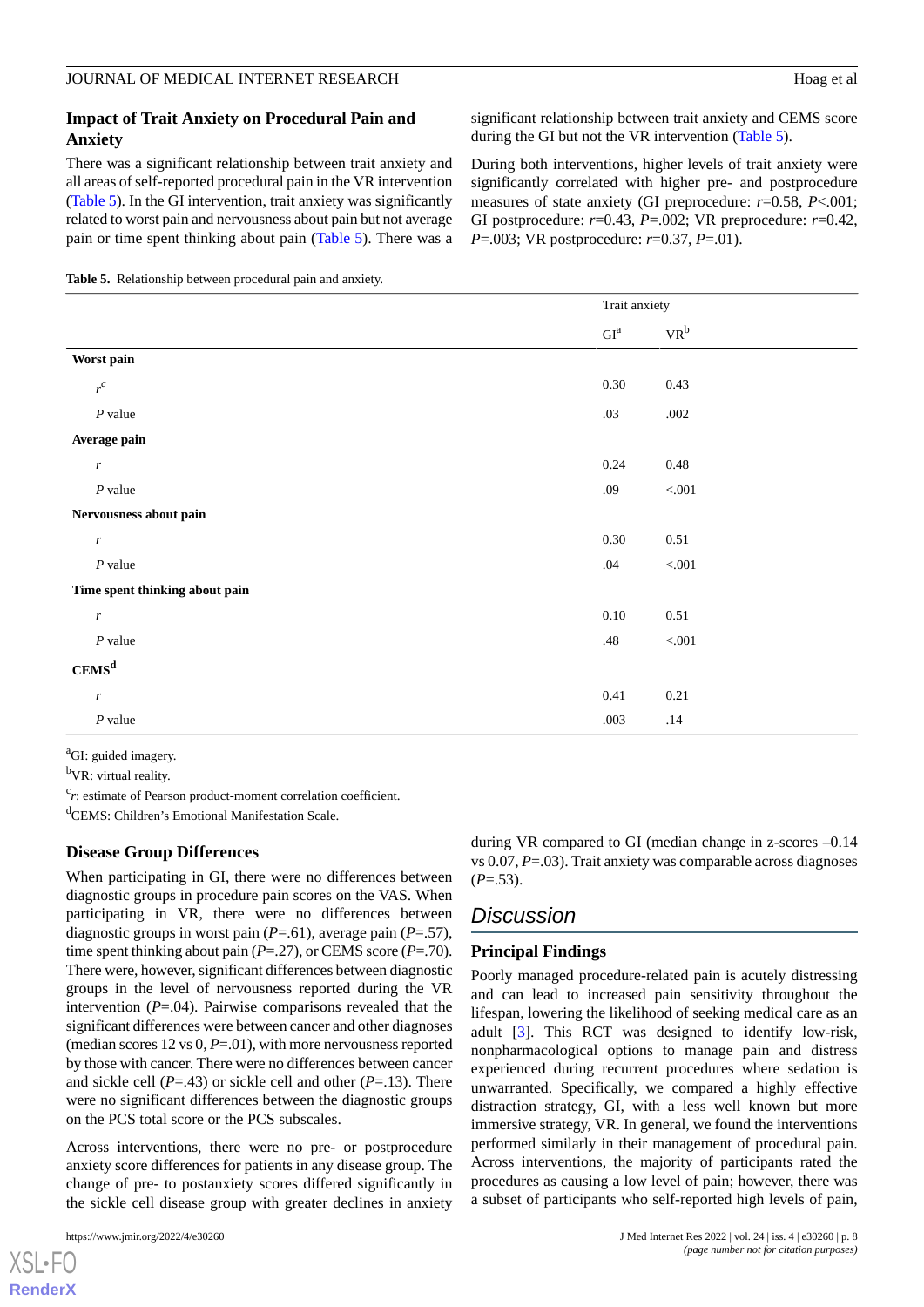#### JOURNAL OF MEDICAL INTERNET RESEARCH FOR THE SERIES OF A HOAG ET al.

demonstrating the need to identify patients at higher risk of pain and distress.

Similar to previous literature [[30-](#page-10-7)[32](#page-10-8)], we found that the subgroup that held unhelpful beliefs about pain (ie, those with high pain catastrophizing scores) reported higher levels of worst pain and average pain across both interventions. Confirming our hypothesis, those with high pain catastrophizing reported experiencing less nervousness about pain during procedures that used VR than those using GI. Our findings suggest that the mechanism by which VR lessened the impact of pain catastrophizing on the experience of pain was twofold—by acting on feelings of helplessness and rumination about pain. We attribute these findings to the more immersive nature of VR, which increases the cognitive distraction to pain [[35\]](#page-10-11).

We had anticipated that those with more anxiety, whether state or trait, would have a more powerful response to VR. We did not expect there to be differences between how those with high state and trait anxiety responded to the interventions. State anxiety declined pre- to postprocedure during the VR intervention, specifically in participants who started with higher state anxiety. State anxiety is transient and situational. A good distractor consumes most of one's cognitive energies, leaving little capacity to process pain and anxiety [[42\]](#page-10-18). It makes sense, then, that those participants who were highly anxious about the procedure had a powerful response to the immersive nature of VR.

As a more global and stable construct, those with high trait anxiety responded differently. Contrary to our hypothesis, GI disrupted the relationships between trait anxiety and the variables of average pain and time spent thinking about pain but VR did not. Previous research has suggested that those with high trait anxiety experience greater increases in physiological arousal when presented with stress and more accurately perceive these changes compared to those with low trait anxiety [\[43](#page-10-19),[44\]](#page-10-20). The GI intervention offered 2 components that may have been a better fit for those with high trait anxiety: brief guidance in diaphragmatic breathing to reduce physiological arousal and the ability to watch the procedure. This finding suggests that VR may be more efficacious for children who are generally well adjusted but evidence a high degree of distress around a procedure, whereas GI may be more efficacious for those who have preexisting or chronic anxiety.

All study participants, regardless of their diagnosis, had a similar pain response during GI. Children and young adults with cancer, however, were more nervous about experiencing pain during the VR intervention than those in the other category. This may be a function of length of disease or procedure type (ie, port access vs dressing change). Participants with sickle cell disease responded with a more powerful reduction in anxiety when using VR than GI. While it is unclear why, we know that children and adolescents with sickle cell disease have a different pain trajectory than those with other diseases [\[45](#page-11-0)]. The transition

from acute and intermittent vaso-occlusive pain crises in childhood to chronic pain in adolescence is well documented but remains poorly understood [[46\]](#page-11-1). There were no differences in trait anxiety or beliefs about pain by diagnosis.

# **Limitations and Future Research**

This RCT crossover study compared 2 distraction interventions used during unsedated procedures in a real-world pediatric medical population. Although this study has several strengths, limitations must be noted. First, the selected procedures elicited low levels of pain and anxiety, which may have diluted differences between the interventions. Future research that includes more painful or frightening procedures, such as lumbar puncture or nasogastric tube placement, would advance the findings of this study. Had we known that the procedures in this study were so well tolerated for most participants, we would have screened for distress and excluded those who did not meet a minimum threshold.

A second limitation of this study is the lack of a control intervention. We determined that providing supportive distraction is the standard of care during procedures at our institution; therefore, we did not feel it was ethical to withhold. However, a control intervention with marginal distraction, such as engaging in conversation or encouraging the child to watch television, could have been used and would have served as a useful comparison to better elucidate the benefits of more distracting interventions such as GI and VR.

A third limitation of this study is the heterogeneity of the sample selected, including different diagnoses and procedures. While this yielded more efficient recruitment and realistic representation of children seen in a hematology, oncology, and blood and marrow transplant setting, it also introduced confounding variables that threatened the internal validity of the study. Future research should include either a more homogenous sample (eg, only children with sickle cell disease, only children with high pain catastrophizing) or a larger number of participants such that subgroups can be examined with greater confidence and a smaller margin of error.

# **Clinical Implications and Conclusion**

This study shows that, in general, VR works as well as GI to manage the pain and distress associated with common procedures experienced by children with an acute or chronic illness. We found that children who are primed for pain, based on beliefs about pain or because of their history of chronic pain, have a better response to VR. GI is a better intervention for those with high trait anxiety who may benefit from a greater sense of control when able to watch the procedure. As medical treatments are increasingly tailored at the individual level, mental health providers too need to give more thought to the power of individualized interventions. This new information advances our understanding of who may benefit more from GI and VR.

# **Acknowledgments**

This research was supported in part by grants from Northwestern Mutual Foundation and the Midwest Athletes Against Childhood Cancer Fund.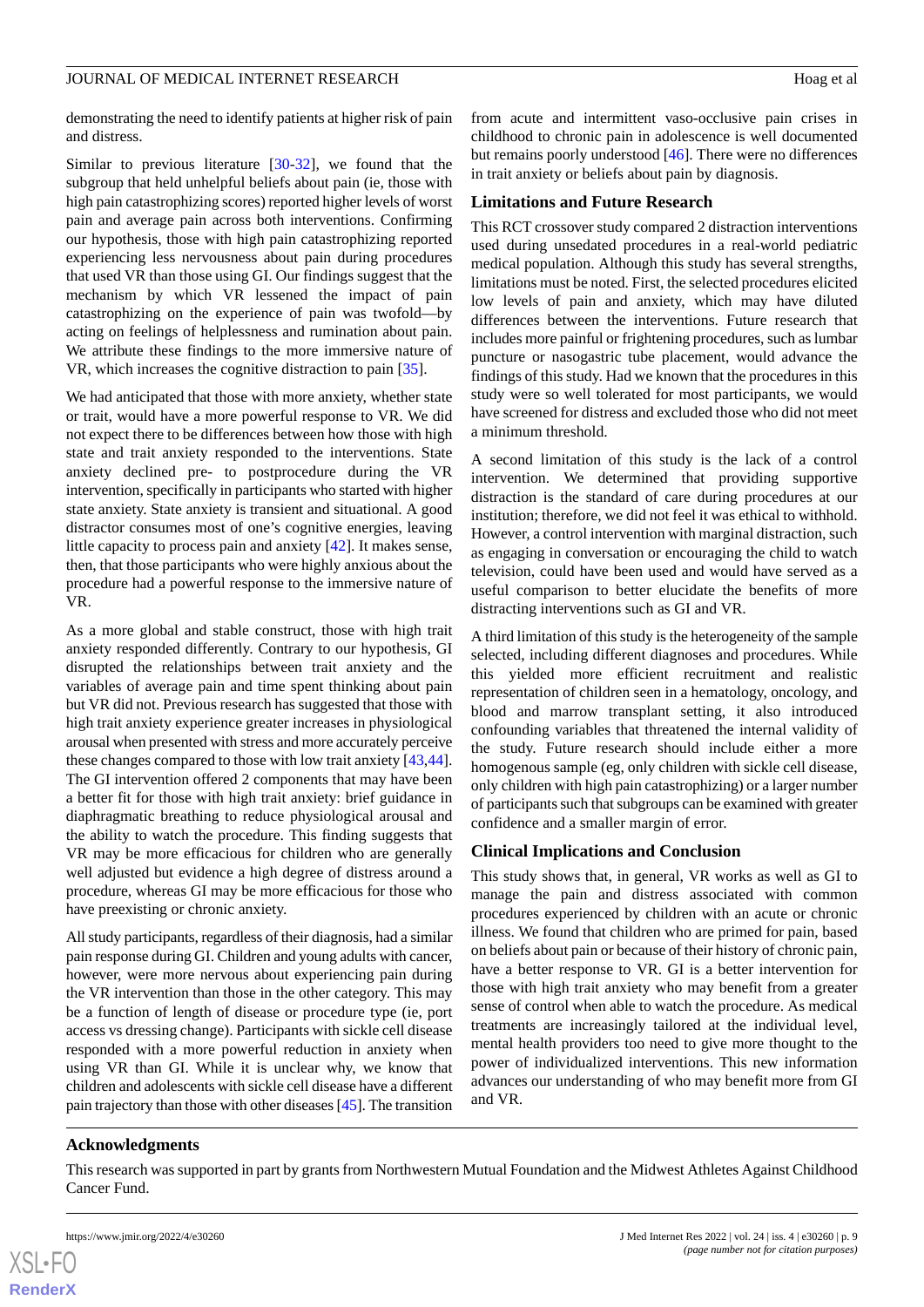# **Authors' Contributions**

JAH, JK, and KB contributed to the design and implementation of the research, analysis of the results, and writing of the manuscript. APT collected the data. KY analyzed the data.

# **Conflicts of Interest**

None declared.

# **Multimedia Appendix 1**

CONSORT-eHEALTH checklist (V 1.6.1). [[PDF File \(Adobe PDF File\), 647 KB](https://jmir.org/api/download?alt_name=jmir_v24i4e30260_app1.pdf&filename=ba1df33ef291c0fe6bc54216d45f8c5e.pdf)-[Multimedia Appendix 1\]](https://jmir.org/api/download?alt_name=jmir_v24i4e30260_app1.pdf&filename=ba1df33ef291c0fe6bc54216d45f8c5e.pdf)

# <span id="page-9-1"></span><span id="page-9-0"></span>**References**

- 1. Merskey H, Bogduk N. Classification of Chronic Pain. 2nd Edition. Seattle: IASP Press; 1994.
- <span id="page-9-2"></span>2. Sobol-Kwapińska M, Sobol M, Woźnica-Niesobska E. Parental behavior and child distress and pain during pediatric medical procedures: systematic review and meta-analysis. Health Psychol 2020 Jul;39(7):558-572. [doi: [10.1037/hea0000864](http://dx.doi.org/10.1037/hea0000864)] [Medline: [32281822](http://www.ncbi.nlm.nih.gov/entrez/query.fcgi?cmd=Retrieve&db=PubMed&list_uids=32281822&dopt=Abstract)]
- <span id="page-9-3"></span>3. Young KD. Pediatric procedural pain. Ann Emerg Med 2005 Feb;45(2):160-171. [doi: [10.1016/j.annemergmed.2004.09.019\]](http://dx.doi.org/10.1016/j.annemergmed.2004.09.019) [Medline: [15671974](http://www.ncbi.nlm.nih.gov/entrez/query.fcgi?cmd=Retrieve&db=PubMed&list_uids=15671974&dopt=Abstract)]
- <span id="page-9-4"></span>4. Schlenz AM, McClellan CB, Mark TRM, McKelvy AD, Puffer E, Roberts CW, et al. Sensitization to acute procedural pain in pediatric sickle cell disease: modulation by painful vaso-occlusive episodes, age, and endothelin-1. J Pain 2012 Jul;13(7):656-665 [[FREE Full text\]](http://europepmc.org/abstract/MED/22633685) [doi: [10.1016/j.jpain.2012.04.001](http://dx.doi.org/10.1016/j.jpain.2012.04.001)] [Medline: [22633685](http://www.ncbi.nlm.nih.gov/entrez/query.fcgi?cmd=Retrieve&db=PubMed&list_uids=22633685&dopt=Abstract)]
- <span id="page-9-6"></span><span id="page-9-5"></span>5. Hedström M, Haglund K, Skolin I, von Essen L. Distressing events for children and adolescents with cancer: child, parent, and nurse perceptions. J Pediatr Oncol Nurs 2003;20(3):120-132. [doi: [10.1053/jpon.2003.76\]](http://dx.doi.org/10.1053/jpon.2003.76) [Medline: [12776260\]](http://www.ncbi.nlm.nih.gov/entrez/query.fcgi?cmd=Retrieve&db=PubMed&list_uids=12776260&dopt=Abstract)
- <span id="page-9-7"></span>6. Vessey JA, Carlson KL, McGill J. Use of distraction with children during an acute pain experience. Nurs Res 1994;43(6):369-372. [Medline: [7971302](http://www.ncbi.nlm.nih.gov/entrez/query.fcgi?cmd=Retrieve&db=PubMed&list_uids=7971302&dopt=Abstract)]
- 7. Sahiner NC, Bal MD. The effects of three different distraction methods on pain and anxiety in children. J Child Health Care 2016 Sep;20(3):277-285. [doi: [10.1177/1367493515587062\]](http://dx.doi.org/10.1177/1367493515587062) [Medline: [26040282](http://www.ncbi.nlm.nih.gov/entrez/query.fcgi?cmd=Retrieve&db=PubMed&list_uids=26040282&dopt=Abstract)]
- 8. Huth MM, Broome ME, Good M. Imagery reduces children's post-operative pain. Pain 2004 Jul;110(1-2):439-448. [doi: [10.1016/j.pain.2004.04.028\]](http://dx.doi.org/10.1016/j.pain.2004.04.028) [Medline: [15275797\]](http://www.ncbi.nlm.nih.gov/entrez/query.fcgi?cmd=Retrieve&db=PubMed&list_uids=15275797&dopt=Abstract)
- <span id="page-9-8"></span>9. Landier W, Tse AM. Use of complementary and alternative medical interventions for the management of procedure-related pain, anxiety, and distress in pediatric oncology: an integrative review. J Pediatr Nurs 2010 Dec;25(6):566-579 [[FREE Full](http://europepmc.org/abstract/MED/21035021) [text](http://europepmc.org/abstract/MED/21035021)] [doi: [10.1016/j.pedn.2010.01.009](http://dx.doi.org/10.1016/j.pedn.2010.01.009)] [Medline: [21035021\]](http://www.ncbi.nlm.nih.gov/entrez/query.fcgi?cmd=Retrieve&db=PubMed&list_uids=21035021&dopt=Abstract)
- <span id="page-9-9"></span>10. Powers SW. Empirically supported treatments in pediatric psychology: procedure-related pain. J Pediatr Psychol 1999 Apr;24(2):131-145. [doi: [10.1093/jpepsy/24.2.131](http://dx.doi.org/10.1093/jpepsy/24.2.131)] [Medline: [10361392\]](http://www.ncbi.nlm.nih.gov/entrez/query.fcgi?cmd=Retrieve&db=PubMed&list_uids=10361392&dopt=Abstract)
- <span id="page-9-10"></span>11. Uman LS, Birnie KA, Noel M, Parker JA, Chambers CT, McGrath PJ, et al. Psychological interventions for needle-related procedural pain and distress in children and adolescents. Cochrane Database Syst Rev 2013 Oct 10(10):CD005179. [doi: [10.1002/14651858.CD005179.pub3\]](http://dx.doi.org/10.1002/14651858.CD005179.pub3) [Medline: [24108531](http://www.ncbi.nlm.nih.gov/entrez/query.fcgi?cmd=Retrieve&db=PubMed&list_uids=24108531&dopt=Abstract)]
- <span id="page-9-11"></span>12. Das DA, Grimmer KA, Sparnon AL, McRae SE, Thomas BH. The efficacy of playing a virtual reality game in modulating pain for children with acute burn injuries: a randomized controlled trial [ISRCTN87413556]. BMC Pediatr 2005 Mar 03;5(1):1 [[FREE Full text\]](https://bmcpediatr.biomedcentral.com/articles/10.1186/1471-2431-5-1) [doi: [10.1186/1471-2431-5-1](http://dx.doi.org/10.1186/1471-2431-5-1)] [Medline: [15745448](http://www.ncbi.nlm.nih.gov/entrez/query.fcgi?cmd=Retrieve&db=PubMed&list_uids=15745448&dopt=Abstract)]
- 13. Jeffs D, Dorman D, Brown S, Files A, Graves T, Kirk E, et al. Effect of virtual reality on adolescent pain during burn wound care. J Burn Care Res 2014;35(5):395-408. [doi: [10.1097/BCR.0000000000000019\]](http://dx.doi.org/10.1097/BCR.0000000000000019) [Medline: [24823326](http://www.ncbi.nlm.nih.gov/entrez/query.fcgi?cmd=Retrieve&db=PubMed&list_uids=24823326&dopt=Abstract)]
- <span id="page-9-13"></span><span id="page-9-12"></span>14. Asl Aminabadi N, Erfanparast L, Sohrabi A, Ghertasi Oskouei S, Naghili A. The impact of virtual reality distraction on pain and anxiety during dental treatment in 4-6 year-old children: a randomized controlled clinical trial. J Dent Res Dent Clin Dent Prospects 2012;6(4):117-124 [\[FREE Full text\]](http://europepmc.org/abstract/MED/23277857) [doi: [10.5681/joddd.2012.025](http://dx.doi.org/10.5681/joddd.2012.025)] [Medline: [23277857\]](http://www.ncbi.nlm.nih.gov/entrez/query.fcgi?cmd=Retrieve&db=PubMed&list_uids=23277857&dopt=Abstract)
- 15. Atzori B, Lauro Grotto R, Giugni A, Calabrò M, Alhalabi W, Hoffman HG. Virtual reality analgesia for pediatric dental patients. Front Psychol 2018;9:2265 [\[FREE Full text\]](https://doi.org/10.3389/fpsyg.2018.02265) [doi: [10.3389/fpsyg.2018.02265](http://dx.doi.org/10.3389/fpsyg.2018.02265)] [Medline: [30532720](http://www.ncbi.nlm.nih.gov/entrez/query.fcgi?cmd=Retrieve&db=PubMed&list_uids=30532720&dopt=Abstract)]
- 16. Shetty V, Suresh LR, Hegde AM. Effect of virtual reality distraction on pain and anxiety during dental treatment in 5 to 8 year old children. J Clin Pediatr Dent 2019;43(2):97-102. [doi: [10.17796/1053-4625-43.2.5](http://dx.doi.org/10.17796/1053-4625-43.2.5)] [Medline: [30730798\]](http://www.ncbi.nlm.nih.gov/entrez/query.fcgi?cmd=Retrieve&db=PubMed&list_uids=30730798&dopt=Abstract)
- 17. Caruso TJ, George A, Menendez M, De Souza E, Khoury M, Kist MN, et al. Virtual reality during pediatric vascular access: a pragmatic, prospective randomized, controlled trial. Paediatr Anaesth 2020 Feb;30(2):116-123. [doi: [10.1111/pan.13778](http://dx.doi.org/10.1111/pan.13778)] [Medline: [31785015](http://www.ncbi.nlm.nih.gov/entrez/query.fcgi?cmd=Retrieve&db=PubMed&list_uids=31785015&dopt=Abstract)]
- 18. Dumoulin S, Bouchard S, Ellis J, Lavoie KL, Vézina M, Charbonneau P, et al. A randomized controlled trial on the use of virtual reality for needle-related procedures in children and adolescents in the emergency department. Games Health J 2019 Aug;8(4):285-293. [doi: [10.1089/g4h.2018.0111\]](http://dx.doi.org/10.1089/g4h.2018.0111) [Medline: [31135178\]](http://www.ncbi.nlm.nih.gov/entrez/query.fcgi?cmd=Retrieve&db=PubMed&list_uids=31135178&dopt=Abstract)
- 19. Gerçeker G, Binay Ş, Bilsin E, Kahraman A, Yılmaz HB. Effects of virtual reality and external cold and vibration on pain in 7- to 12-year-old children during phlebotomy: a randomized controlled trial. J Perianesth Nurs 2018 Dec;33(6):981-989. [doi: [10.1016/j.jopan.2017.12.010](http://dx.doi.org/10.1016/j.jopan.2017.12.010)] [Medline: [29559294\]](http://www.ncbi.nlm.nih.gov/entrez/query.fcgi?cmd=Retrieve&db=PubMed&list_uids=29559294&dopt=Abstract)

[XSL](http://www.w3.org/Style/XSL)•FO **[RenderX](http://www.renderx.com/)**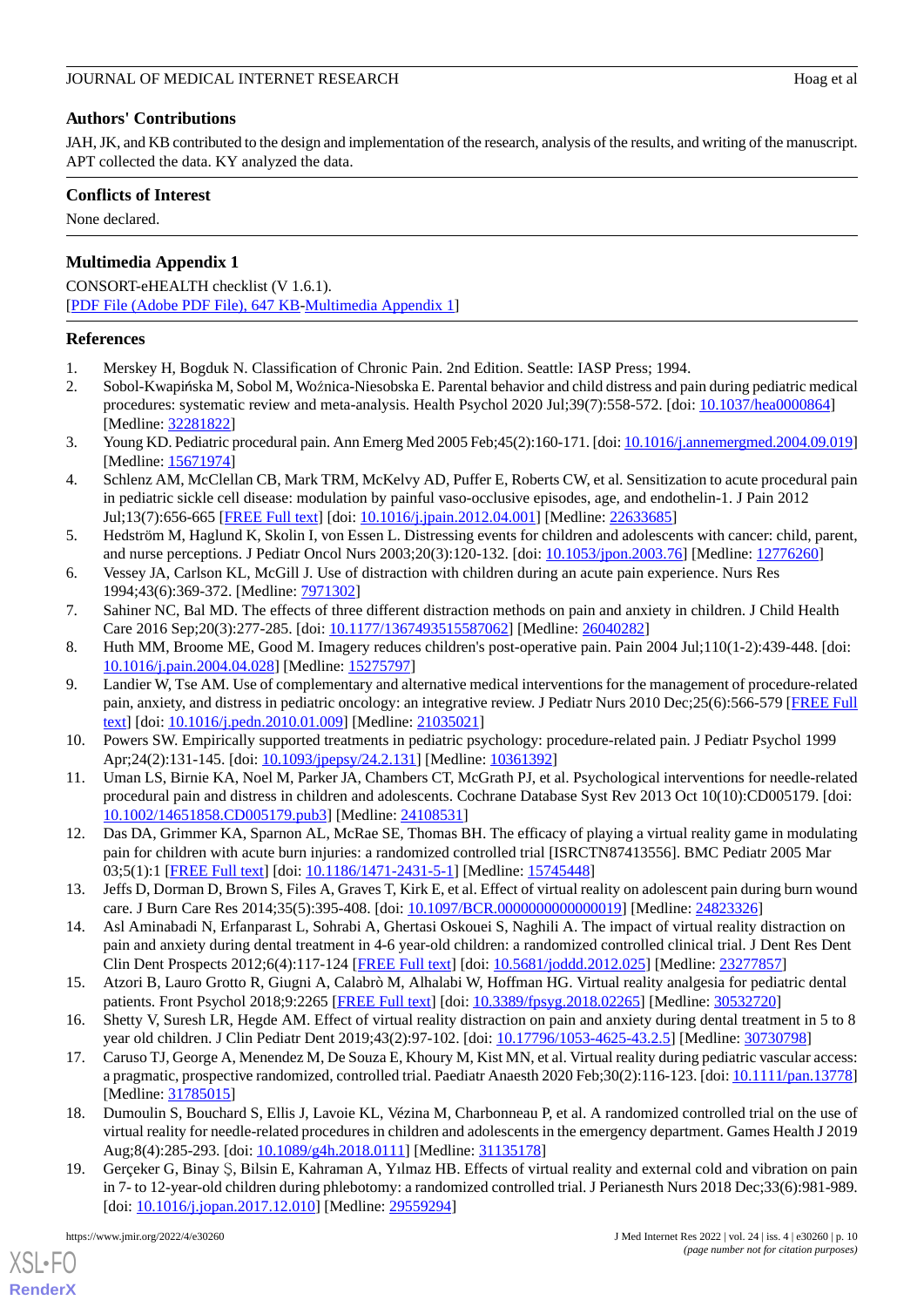# JOURNAL OF MEDICAL INTERNET RESEARCH FOR THE SERIES OF MEDICAL INTERNET RESEARCH

- <span id="page-10-4"></span>20. Özalp Gerçeker G, Ayar D, Özdemir EZ, Bektaş M. Effects of virtual reality on pain, fear and anxiety during blood draw in children aged 5-12 years old: a randomised controlled study. J Clin Nurs 2020 Apr;29(7-8):1151-1161. [doi: [10.1111/jocn.15173](http://dx.doi.org/10.1111/jocn.15173)] [Medline: [31889358](http://www.ncbi.nlm.nih.gov/entrez/query.fcgi?cmd=Retrieve&db=PubMed&list_uids=31889358&dopt=Abstract)]
- <span id="page-10-5"></span>21. Gold JI, Mahrer NE. Is virtual reality ready for prime time in the medical space? A randomized control trial of pediatric virtual reality for acute procedural pain management. J Pediatr Psychol 2018 Apr 01;43(3):266-275. [doi: [10.1093/jpepsy/jsx129](http://dx.doi.org/10.1093/jpepsy/jsx129)] [Medline: [29053848](http://www.ncbi.nlm.nih.gov/entrez/query.fcgi?cmd=Retrieve&db=PubMed&list_uids=29053848&dopt=Abstract)]
- <span id="page-10-6"></span>22. Goldman RD, Behboudi A. Virtual reality for intravenous placement in the emergency departmenta: a randomized controlled trial. Eur J Pediatr 2021 Mar;180(3):725-731. [doi: [10.1007/s00431-020-03771-9](http://dx.doi.org/10.1007/s00431-020-03771-9)] [Medline: [32779029\]](http://www.ncbi.nlm.nih.gov/entrez/query.fcgi?cmd=Retrieve&db=PubMed&list_uids=32779029&dopt=Abstract)
- 23. Piskorz J, Czub M. Effectiveness of a virtual reality intervention to minimize pediatric stress and pain intensity during venipuncture. J Spec Pediatr Nurs 2018 Jan;23(1):e12201. [doi: [10.1111/jspn.12201](http://dx.doi.org/10.1111/jspn.12201)] [Medline: [29155488\]](http://www.ncbi.nlm.nih.gov/entrez/query.fcgi?cmd=Retrieve&db=PubMed&list_uids=29155488&dopt=Abstract)
- <span id="page-10-0"></span>24. Walther-Larsen S, Petersen T, Friis SM, Aagaard G, Drivenes B, Opstrup P. Immersive virtual reality for pediatric procedural pain: a randomized clinical trial. Hosp Pediatr 2019 Jul;9(7):501-507. [doi: [10.1542/hpeds.2018-0249\]](http://dx.doi.org/10.1542/hpeds.2018-0249) [Medline: [31160472\]](http://www.ncbi.nlm.nih.gov/entrez/query.fcgi?cmd=Retrieve&db=PubMed&list_uids=31160472&dopt=Abstract)
- <span id="page-10-1"></span>25. Wong CL, Li CK, Chan CWH, Choi KC, Chen J, Yeung MT, et al. Virtual reality intervention targeting pain and anxiety among pediatric cancer patients undergoing peripheral intravenous cannulation: a randomized controlled trial. Cancer Nurs 2021;44(6):435-442. [doi: [10.1097/NCC.0000000000000844\]](http://dx.doi.org/10.1097/NCC.0000000000000844) [Medline: [32511154\]](http://www.ncbi.nlm.nih.gov/entrez/query.fcgi?cmd=Retrieve&db=PubMed&list_uids=32511154&dopt=Abstract)
- 26. Birnie KA, Kulandaivelu Y, Jibb L, Hroch P, Positano K, Robertson S, et al. Usability testing of an interactive virtual reality distraction intervention to reduce procedural pain in children and adolescents with cancer [formula: see text]. J Pediatr Oncol Nurs 2018;35(6):406-416. [doi: [10.1177/1043454218782138](http://dx.doi.org/10.1177/1043454218782138)] [Medline: [29950139](http://www.ncbi.nlm.nih.gov/entrez/query.fcgi?cmd=Retrieve&db=PubMed&list_uids=29950139&dopt=Abstract)]
- <span id="page-10-2"></span>27. Gershon J, Zimand E, Lemos R, Rothbaum BO, Hodges L. Use of virtual reality as a distractor for painful procedures in a patient with pediatric cancer: a case study. Cyberpsychol Behav 2003 Dec;6(6):657-661. [doi: [10.1089/109493103322725450\]](http://dx.doi.org/10.1089/109493103322725450) [Medline: [14756933](http://www.ncbi.nlm.nih.gov/entrez/query.fcgi?cmd=Retrieve&db=PubMed&list_uids=14756933&dopt=Abstract)]
- <span id="page-10-3"></span>28. Nilsson S, Finnström B, Kokinsky E, Enskär K. The use of Virtual Reality for needle-related procedural pain and distress in children and adolescents in a paediatric oncology unit. Eur J Oncol Nurs 2009 Apr;13(2):102-109. [doi: [10.1016/j.ejon.2009.01.003\]](http://dx.doi.org/10.1016/j.ejon.2009.01.003) [Medline: [19230769\]](http://www.ncbi.nlm.nih.gov/entrez/query.fcgi?cmd=Retrieve&db=PubMed&list_uids=19230769&dopt=Abstract)
- <span id="page-10-7"></span>29. Indovina P, Barone D, Gallo L, Chirico A, De Pietro G, Giordano A. Virtual reality as a distraction intervention to relieve pain and distress during medical procedures: a comprehensive literature review. Clin J Pain 2018 Sep;34(9):858-877. [doi: [10.1097/AJP.0000000000000599\]](http://dx.doi.org/10.1097/AJP.0000000000000599) [Medline: [29485536\]](http://www.ncbi.nlm.nih.gov/entrez/query.fcgi?cmd=Retrieve&db=PubMed&list_uids=29485536&dopt=Abstract)
- <span id="page-10-8"></span>30. Crombez G, Eccleston C, Baeyens F, Eelen P. Attentional disruption is enhanced by the threat of pain. Behav Res Ther 1998 Feb;36(2):195-204. [doi: [10.1016/s0005-7967\(97\)10008-0\]](http://dx.doi.org/10.1016/s0005-7967(97)10008-0) [Medline: [9613025](http://www.ncbi.nlm.nih.gov/entrez/query.fcgi?cmd=Retrieve&db=PubMed&list_uids=9613025&dopt=Abstract)]
- <span id="page-10-9"></span>31. Crombez G, Eccleston C, Baeyens F, Eelen P. When somatic information threatens, catastrophic thinking enhances attentional interference. Pain 1998 Apr;75(2-3):187-198. [doi: [10.1016/s0304-3959\(97\)00219-4](http://dx.doi.org/10.1016/s0304-3959(97)00219-4)] [Medline: [9583754\]](http://www.ncbi.nlm.nih.gov/entrez/query.fcgi?cmd=Retrieve&db=PubMed&list_uids=9583754&dopt=Abstract)
- <span id="page-10-10"></span>32. Van Damme S, Crombez G, Eccleston C. Disengagement from pain: the role of catastrophic thinking about pain. Pain 2004 Jan;107(1-2):70-76. [doi: [10.1016/j.pain.2003.09.023](http://dx.doi.org/10.1016/j.pain.2003.09.023)] [Medline: [14715391](http://www.ncbi.nlm.nih.gov/entrez/query.fcgi?cmd=Retrieve&db=PubMed&list_uids=14715391&dopt=Abstract)]
- <span id="page-10-11"></span>33. Cimpean A, David D. The mechanisms of pain tolerance and pain-related anxiety in acute pain. Health Psychol Open 2019;6(2):2055102919865161 [[FREE Full text\]](https://journals.sagepub.com/doi/10.1177/2055102919865161?url_ver=Z39.88-2003&rfr_id=ori:rid:crossref.org&rfr_dat=cr_pub%3dpubmed) [doi: [10.1177/2055102919865161\]](http://dx.doi.org/10.1177/2055102919865161) [Medline: [31827877](http://www.ncbi.nlm.nih.gov/entrez/query.fcgi?cmd=Retrieve&db=PubMed&list_uids=31827877&dopt=Abstract)]
- <span id="page-10-12"></span>34. Tang J, Gibson SJ. A psychophysical evaluation of the relationship between trait anxiety, pain perception, and induced state anxiety. J Pain 2005 Sep;6(9):612-619. [doi: [10.1016/j.jpain.2005.03.009](http://dx.doi.org/10.1016/j.jpain.2005.03.009)] [Medline: [16139780\]](http://www.ncbi.nlm.nih.gov/entrez/query.fcgi?cmd=Retrieve&db=PubMed&list_uids=16139780&dopt=Abstract)
- <span id="page-10-13"></span>35. Johnson MH. How does distraction work in the management of pain? Curr Pain Headache Rep 2005 Apr;9(2):90-95. [doi: [10.1007/s11916-005-0044-1\]](http://dx.doi.org/10.1007/s11916-005-0044-1) [Medline: [15745617](http://www.ncbi.nlm.nih.gov/entrez/query.fcgi?cmd=Retrieve&db=PubMed&list_uids=15745617&dopt=Abstract)]
- <span id="page-10-15"></span><span id="page-10-14"></span>36. Wohlheiter KA, Dahlquist LM. Interactive versus passive distraction for acute pain management in young children: the role of selective attention and development. J Pediatr Psychol 2013 Mar;38(2):202-212. [doi: [10.1093/jpepsy/jss108](http://dx.doi.org/10.1093/jpepsy/jss108)] [Medline: [23092971](http://www.ncbi.nlm.nih.gov/entrez/query.fcgi?cmd=Retrieve&db=PubMed&list_uids=23092971&dopt=Abstract)]
- 37. Research Randomizer. URL:<https://www.randomizer.org/> [accessed 2022-03-17]
- <span id="page-10-16"></span>38. Sullivan MJL, Bishop SR, Pivik J. The Pain Catastrophizing Scale: development and validation. Psychol Assess 1995;7(4):524-532. [doi: [10.1037/1040-3590.7.4.524\]](http://dx.doi.org/10.1037/1040-3590.7.4.524)
- <span id="page-10-18"></span><span id="page-10-17"></span>39. Hoffman HG, Doctor JN, Patterson DR, Carrougher GJ, Furness TA. Virtual reality as an adjunctive pain control during burn wound care in adolescent patients. Pain 2000 Mar;85(1-2):305-309. [doi: [10.1016/s0304-3959\(99\)00275-4](http://dx.doi.org/10.1016/s0304-3959(99)00275-4)] [Medline: [10692634](http://www.ncbi.nlm.nih.gov/entrez/query.fcgi?cmd=Retrieve&db=PubMed&list_uids=10692634&dopt=Abstract)]
- <span id="page-10-19"></span>40. Li HCW, Lopez V. Children's Emotional Manifestation Scale: development and testing. J Clin Nurs 2005 Feb;14(2):223-229. [doi: [10.1111/j.1365-2702.2004.01031.x](http://dx.doi.org/10.1111/j.1365-2702.2004.01031.x)] [Medline: [15669931](http://www.ncbi.nlm.nih.gov/entrez/query.fcgi?cmd=Retrieve&db=PubMed&list_uids=15669931&dopt=Abstract)]
- <span id="page-10-20"></span>41. Spielberger C, Gorsuch R, Lushene R, Vagg P, Jacobs G. Manual for the State-Trait Anxiety Inventory. Palo Alto: Consulting Psychologists Press; 1983.
- 42. McCaul KD, Malott JM. Distraction and coping with pain. Psychol Bull 1984 May;95(3):516-533. [Medline: [6399756\]](http://www.ncbi.nlm.nih.gov/entrez/query.fcgi?cmd=Retrieve&db=PubMed&list_uids=6399756&dopt=Abstract)
- 43. Noteboom JT, Barnholt KR, Enoka RM. Activation of the arousal response and impairment of performance increase with anxiety and stressor intensity. J Appl Physiol (1985) 2001 Nov;91(5):2093-2101 [[FREE Full text](https://journals.physiology.org/doi/10.1152/jappl.2001.91.5.2093?url_ver=Z39.88-2003&rfr_id=ori:rid:crossref.org&rfr_dat=cr_pub%3dpubmed)] [doi: [10.1152/jappl.2001.91.5.2093\]](http://dx.doi.org/10.1152/jappl.2001.91.5.2093) [Medline: [11641349\]](http://www.ncbi.nlm.nih.gov/entrez/query.fcgi?cmd=Retrieve&db=PubMed&list_uids=11641349&dopt=Abstract)
- 44. Richards JC, Bertram S. Anxiety sensitivity, state and trait anxiety, and perception of change in sympathetic nervous system arousal. J Anxiety Disord 2000;14(4):413-427. [doi: [10.1016/s0887-6185\(00\)00031-1\]](http://dx.doi.org/10.1016/s0887-6185(00)00031-1) [Medline: [11043889](http://www.ncbi.nlm.nih.gov/entrez/query.fcgi?cmd=Retrieve&db=PubMed&list_uids=11043889&dopt=Abstract)]

[XSL](http://www.w3.org/Style/XSL)•FO **[RenderX](http://www.renderx.com/)**